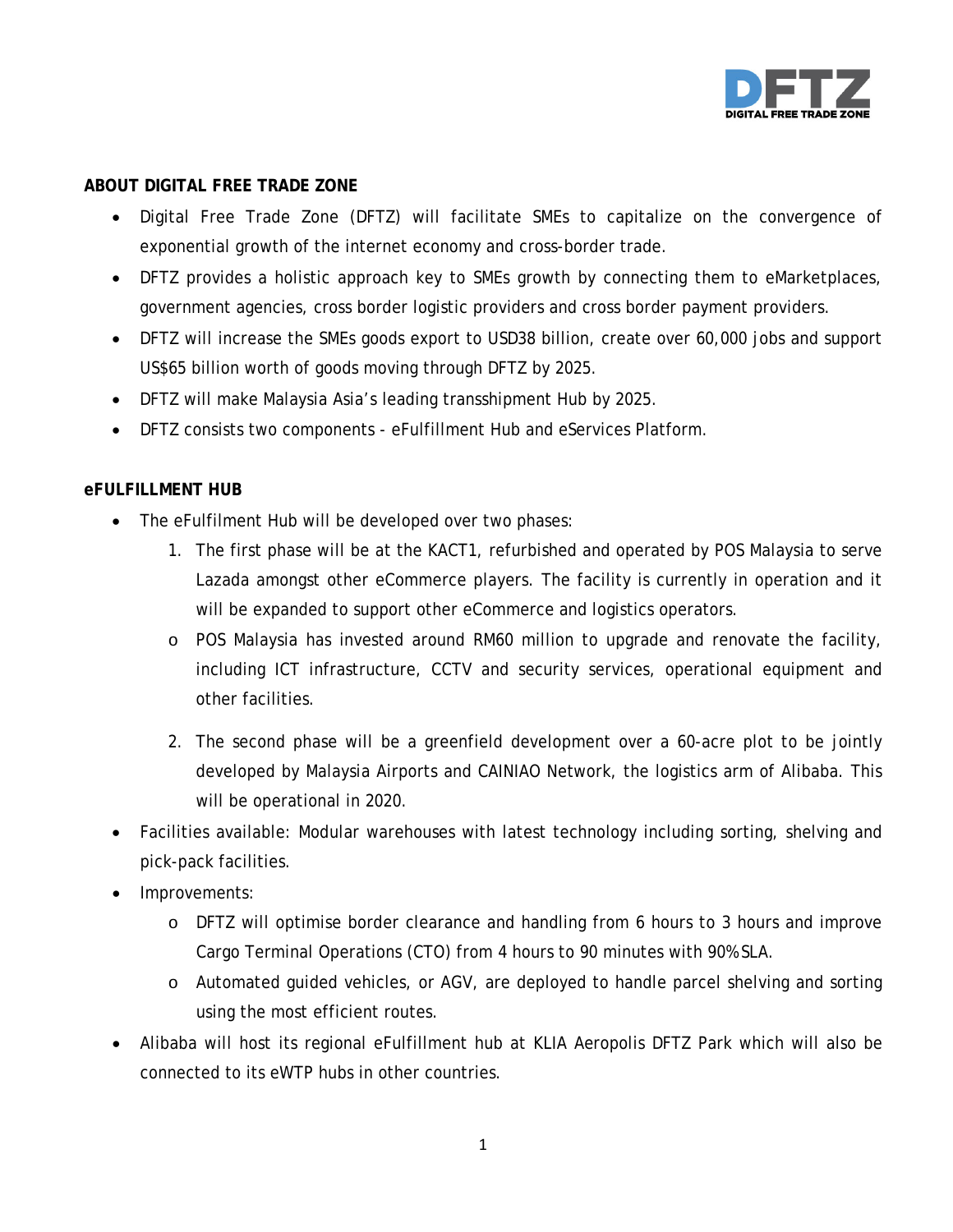

### **eSERVICES PLATFORM**

- Malaysia is the first eWTP hub that digitizes trade to support SMEs.
- The platform aims to manage cross-border trade efficiently and leverage on the seamless services through an integrated trade facilitation platform that provides access to eCommerce ecosystem players - financing, last mile fulfilment, insurance, digital marketing and more.
- eServices platform will offer SMEs:
	- 1. Market access to exporters and importers to reach global customers.
	- 2. Accelerated online trade facilitation process.
	- 3. End-to-end business support for cross-border trade.

# **SMEs ON DFTZ**

- SMEs will benefit from wide range of support services for trade, including the launch of Malaysian Pavilion on Alibaba.com to help promote quality Malaysian products to global buyers.
- Malaysian SME's will benefit from Smart Marketing services on the platform which will help SMEs market their products better.
- More than 1,900 export-ready Malaysian SMEs are on the platform.
- MATRADE supports SMEs on DFTZ through the TRADE Programme a programme where Malaysian companies are encouraged to adopt cross border eCommerce to accelerate exports by participating in leading international eMarketplaces. MATRADE first collaboration in the eTRADE Programme was with Alibaba.com.
- SME Corp. Malaysia is a Central Coordinating Agency that formulates overall policies and strategies for SMEs and coordinates the implementation of SME Development Programmes across all related Ministries and Agencies. It acts as the central point of reference for research and data dissemination on SMEs, as well as provides advisory services for SMEs in Malaysia. SME Corp. Malaysia also assumes the role of the Secretariat to the National SME Development Council which is chaired by YAB Prime Minister of Malaysia.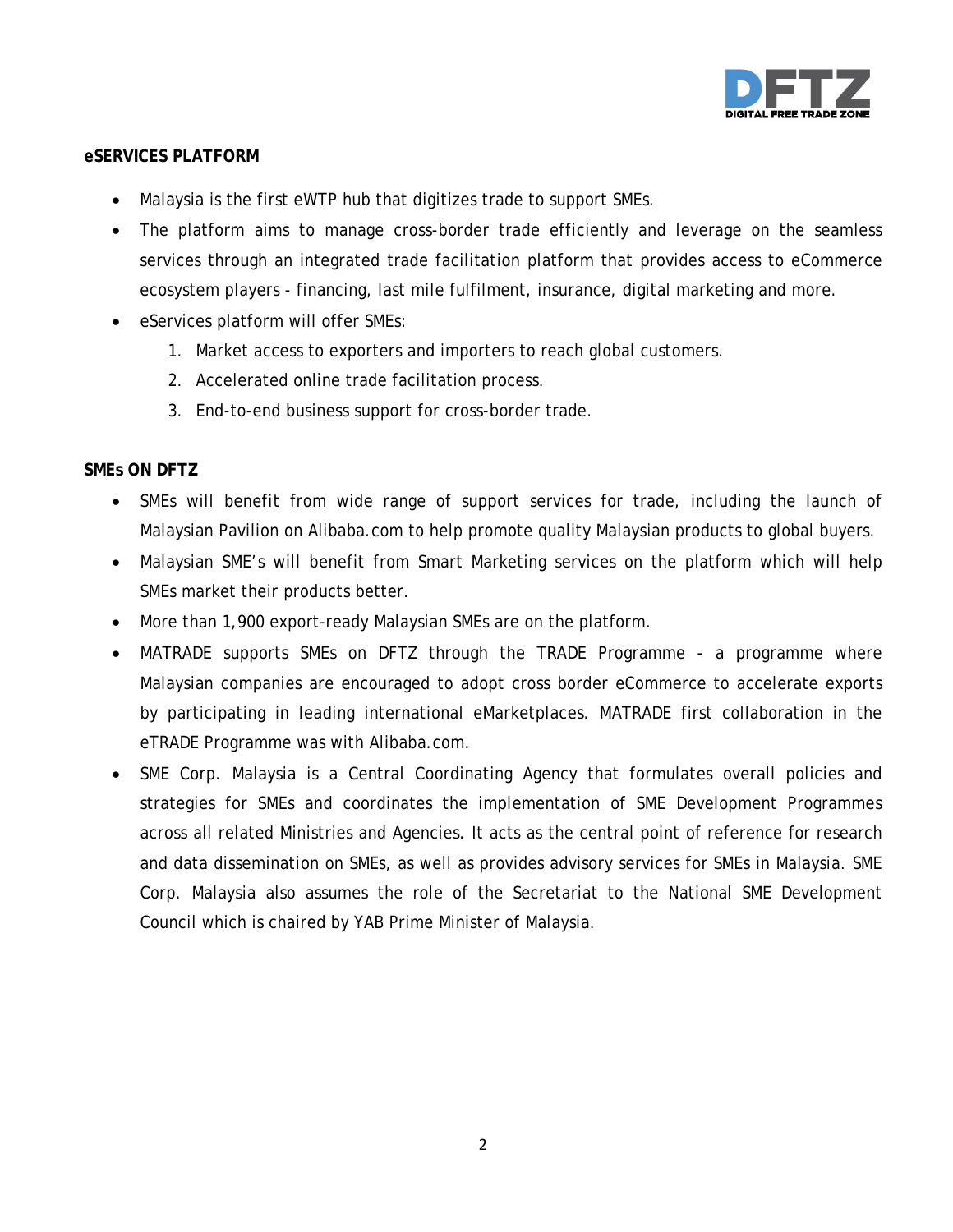



# • SMEs on board DFTZ breakdown according to states in Malaysia:

• The top 10 product categories preferred by Malaysian SMEs on Alibaba:

| <b>Industry</b>              | <b>No</b><br>$\overline{of}$<br>Companies |
|------------------------------|-------------------------------------------|
| Food & Beverage              | 385                                       |
| Others                       | 225                                       |
| Beauty & Personal Care       | 196                                       |
| Furniture                    | 116                                       |
| <b>Health &amp; Medical</b>  | 84                                        |
| Packaging & Printing         | 76                                        |
| Apparel                      | 63                                        |
| Agriculture                  | 61                                        |
| <b>Rubber &amp; Plastics</b> | 59                                        |
| Automobiles & Motorcycles    | 58                                        |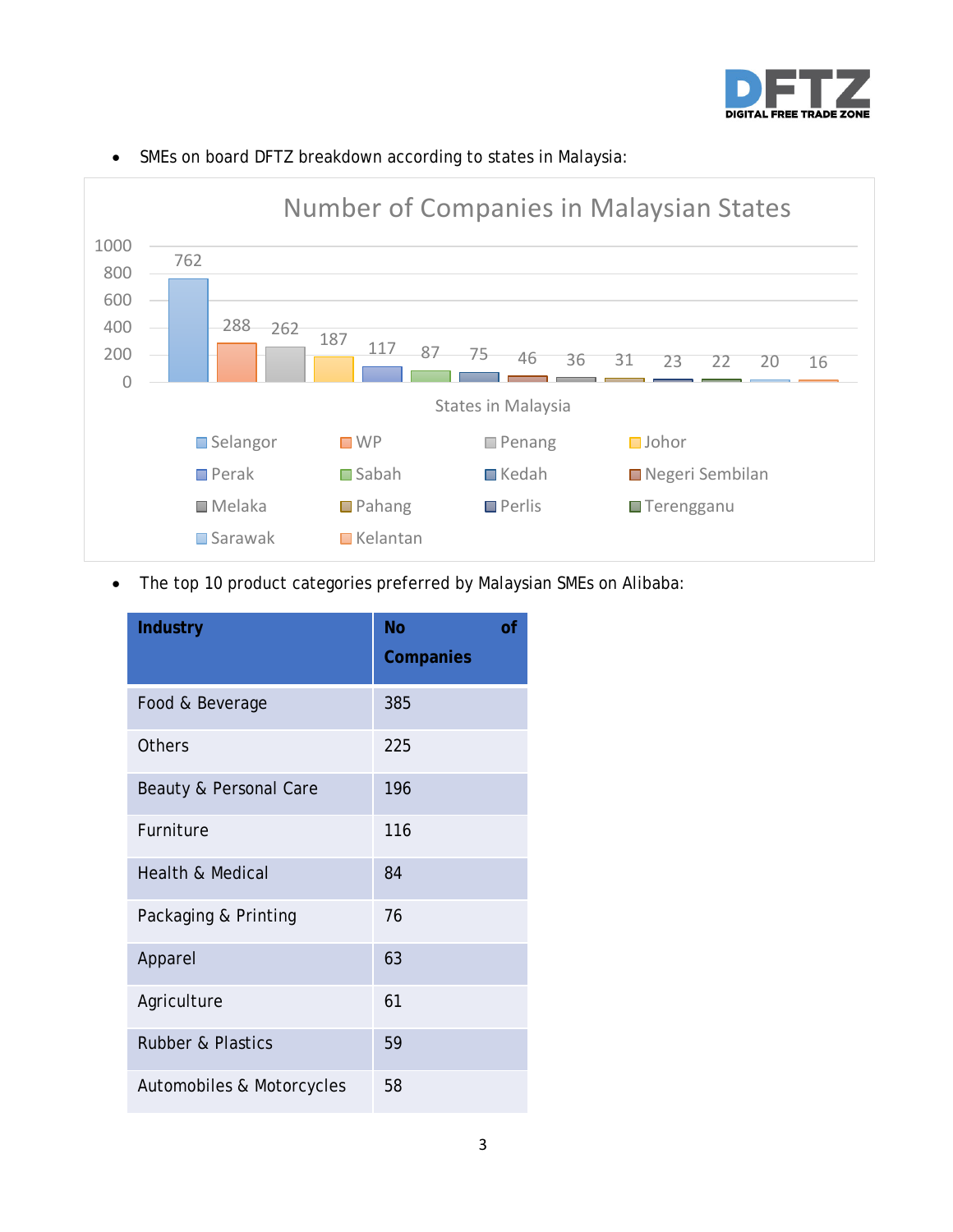

| <b>No</b>      | <b>Company Name</b>                                                      | <b>Details</b>                                                                                                                                                                                                                                                                                                                                                                                                                                                                                      |
|----------------|--------------------------------------------------------------------------|-----------------------------------------------------------------------------------------------------------------------------------------------------------------------------------------------------------------------------------------------------------------------------------------------------------------------------------------------------------------------------------------------------------------------------------------------------------------------------------------------------|
| 1              | <b>PBH</b><br>Music Art Sound<br>and<br>Lighting<br><b>PBH MUSIC ART</b> | "Our exports sales increased and we're getting more and<br>$\bullet$<br>more business inquiries from all around the world" Mr.<br>Charles Wee, Marketing Manager, PBH Music Art Sound<br>and Lighting Sdn. Bhd.<br>Product: Traditional musical instruments Gamelan,<br>Caklempong.<br>Export to Southeast Asia, with enquiries from United<br>States, Australia and Mexico.<br>Website: http://www.pbhmusic.com.my/                                                                                |
| $\overline{2}$ | <b>Megix Industries Sdn Bhd</b><br><b>MEG</b>                            | "Before DFTZ we only do local business through cold-<br>$\bullet$<br>calls and emails. Through DFTZ, we gain international<br>market knowledge" Mr. Francis Ng, Managing Director,<br>Megix Industries Sdn. Bhd.<br>Product: Computer forms and thermal paper.<br>Main markets: US, Saudi Arabia, UAE, Asia.<br>$\bullet$<br>Website: http://www.megix.com.my/                                                                                                                                      |
| $\overline{3}$ | <b>Scanwolf Plastic Industries</b><br>Sdn. Bhd.                          | Dato' Tan Sin Keat, Executive Director / Chairman of<br>Credit Control Committee and Dato' Loo Bin Keong,<br>Executive Director, Scanwolf Plastic Industries Sdn. Bhd.<br>First time exporting through eCommerce under eTRADE<br>Programme 2017 via Alibaba.com.<br>Products: PVC Edging, Vinyl Flooring, Roller Shutter<br>Fitting, Hot Melt Glue and Metal Edge Trimmer.<br>Markets penetrated - Indonesia, Vietnam, India and<br>$\bullet$<br>South Africa.<br>Website: http://www.scanwolf.com/ |
| $\overline{4}$ | Claris Biochemicals Sdn. Bhd.<br>claris                                  | Mr. WC Lim, Claris Biochemicals Sdn. Bhd.<br>$\bullet$<br>First time exporting through eCommerce under eTRADE<br>Programme 2017 via Alibaba.com.<br>Market penetrated: Vietnam.                                                                                                                                                                                                                                                                                                                     |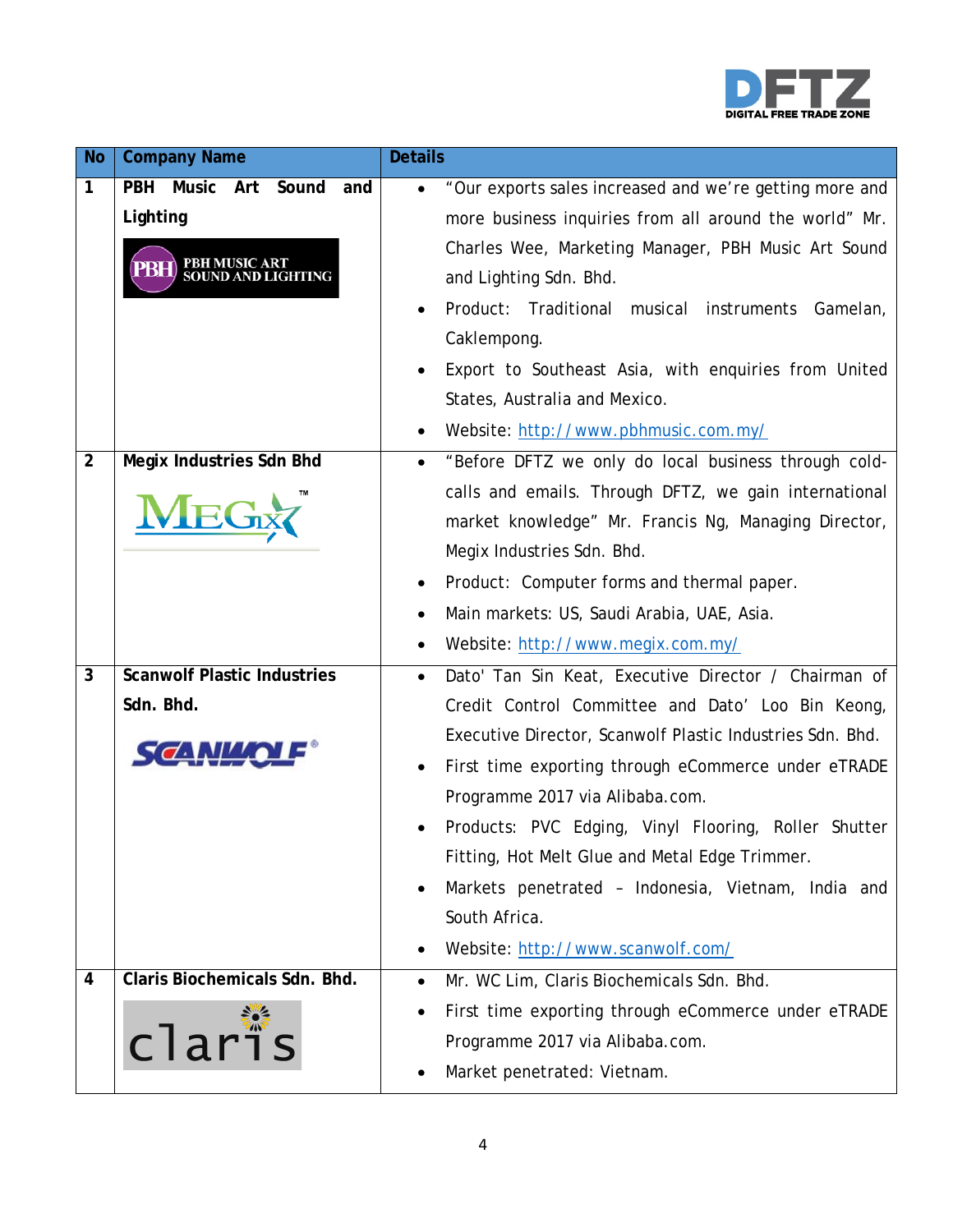

|   |                                                           | Product: Refined Glycerine, Fatty Alcohols, Fatty Acids,<br>$\bullet$ |
|---|-----------------------------------------------------------|-----------------------------------------------------------------------|
|   |                                                           | Fatty Esters and Fatty Residue.                                       |
|   |                                                           | Website: http://claris.com.my/                                        |
| 5 | Suffy Dairy Group Sdn. Bhd.                               | "In order for a company to be a main player in this<br>$\bullet$      |
|   | <b>SUFFY</b><br>Membina Generasi Berakhlak                | Digital era, DFTZ platform is a must. We in Suffy Dairy               |
|   |                                                           | Group Sdn Bhd has received enquiries from prospect                    |
|   |                                                           | customer and a few more has poured in via this                        |
|   |                                                           | platform." Mr. Soffian Tajuddin, Managing Director,                   |
|   |                                                           | Suffy Dairy Group Sdn. Bhd.                                           |
|   |                                                           | Product: Goat Milk Powder.                                            |
|   |                                                           | Received enquiries from potential buyers from USA,                    |
|   |                                                           | Vietnam and Trinidad and Tobago via DFTZ.                             |
|   |                                                           | Website: http://www.suffy.com.my/                                     |
| 6 | Yan Ming Resources Sdn. Bhd.                              | "It's an easy way for me to make things go faster and at<br>$\bullet$ |
|   | <b>TM</b>                                                 | the same time, it simplifies the logistics arrangements               |
|   |                                                           | for my company" Mr. Henry Fam, Director, Yan Ming                     |
|   |                                                           | Resources Sdn. Bhd.                                                   |
|   |                                                           | Product: Raw and cleaned birdnest.                                    |
|   |                                                           | Exports to China.                                                     |
|   |                                                           | 5-fold increase in export volume since DFTZ.                          |
|   |                                                           | Website:                                                              |
|   |                                                           | https://yanmingresources.trustpass.alibaba.com/                       |
| 7 | Afiq Trading Co.<br>HYO THE DIVE<br><b>MPORT / EXPORT</b> | "Last time we only sell to neighbouring countries like                |
|   |                                                           | Brunei and Phillipines, now we are getting orders from as             |
|   |                                                           | far as Poland, UAE and India" Y.Bhg. Dato' Afiq Iskandar,             |
|   |                                                           | Founder, Afiq Trading Co. (represented by Mr. Manan                   |
|   |                                                           | Awang, Manager, Afiq Trading Co).                                     |
|   |                                                           | Product: Agricultural products - seaweed, kerepek                     |
|   |                                                           | pisang, ikan bilis, fresh/Dried fruits.                               |
|   |                                                           | Export of fresh coconuts to Poland.                                   |
|   |                                                           | Orders come from UAE, India, USA and China.                           |